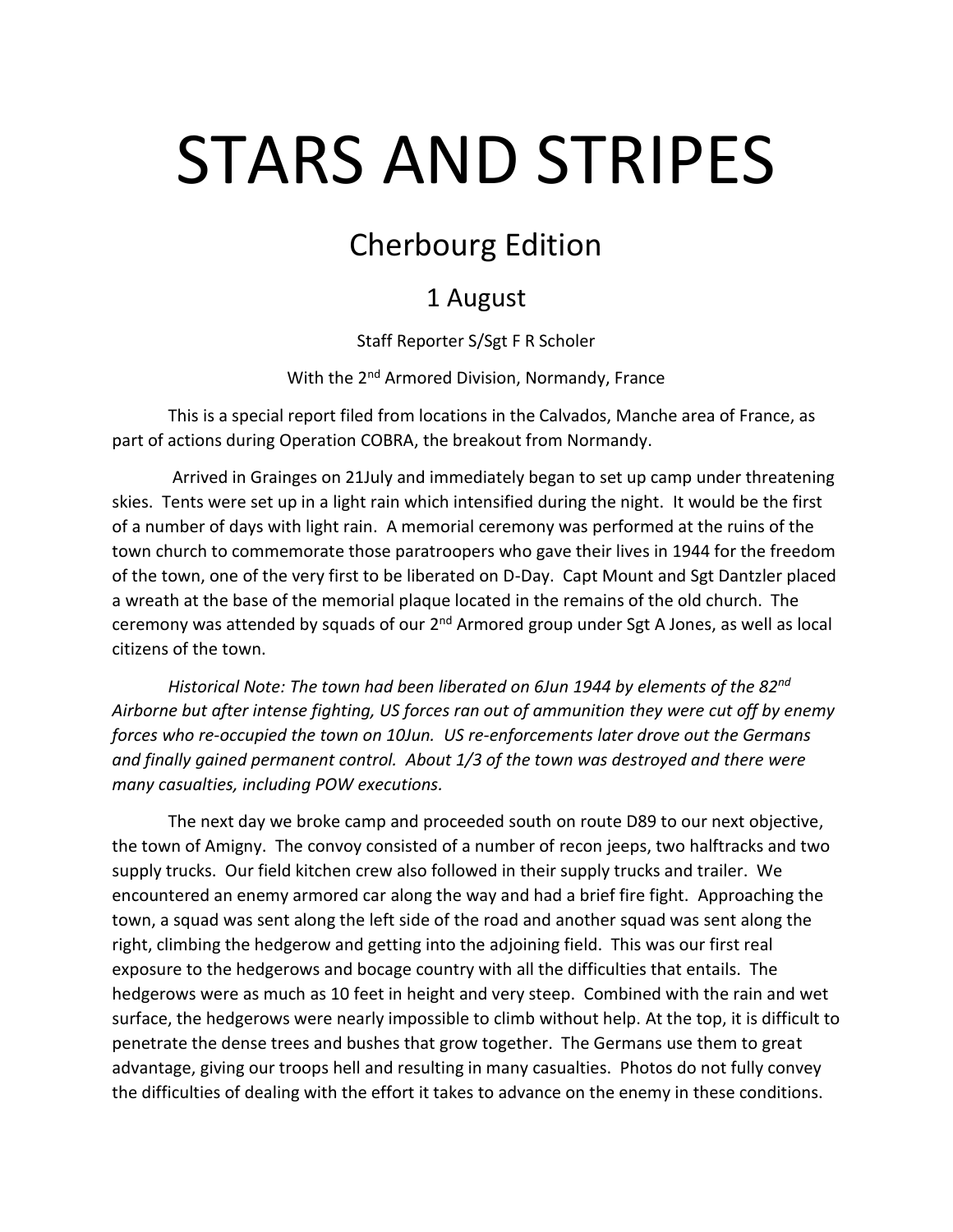They are the perfect defensive conditions and the Germans have perfected their tactics to take advantage of it.

When we reached the center of town there was a large battle at the traffic circle which involved our AT squad and troops, fighting a collection of German forces including a Stug, panzer Mk III, light skinned vehicles and many troops. The AT squad destroyed the Stug and many enemy forces were killed during a heated battle. Over thirty enemy dead were counted as well a number captured for interrogation.

Interview with S/Sgt Philip Reed; B Co, 41<sup>st</sup> AIB, HQ squad leader. There are 6-8 new recruits which make up a part of his squad. They came ashore during the second wave of units on D-Day. He has had experience fighting the Germans and feels they are a tough bunch, crafty, and if you are not at your best, they will make you suffer. During the battle for Amigny, they pushed into the center of town where they encountered German armor. They continued to maintain contact with the enemy, attacking to help the AT gun destroy German armor. One member of his squad was able to knock out a panzer with his bazooka. Sgt Reed will recommend him for a medal.

Interview with Pvt Gabe Hardin, Knoxville, Tenn. Pvt Hardin is part of the HQ squad under Sgt Reed. He was told to sit tight and hold his position. He was last on the scene of the battle and was carrying a bazooka. He held his fire until the German tank passed by and was able to hit it from behind and destroyed it. His sergeant has recommended him for a Bronze star for his personal initiative and aggressive actions and may also get a promotion. Pvt Hardin misses his family and hopes they will be going home soon.

From Amigny we continued on to the town of St Giles with our ultimate destination of Canisy, where we established our next camp on the grounds of Chateau Canisy, a large and impressive residence of the Baron of Canisy. This would be our home for the next two days and nights. Our field kitchen crew was already set up when we arrived and we were provided with some excellent meals each day. We could always depend on our dedicated crew to be at the right place at the right time with a hot meal. The weather continues to be cool and rainy but the hot meals keep us going. As we would be there for some time, the opportunity was taken to do some maintenance on the halftrack Czech Mate. We had to check the brakes as the pedal was getting soft. An inspection uncovered a small leak in the master cylinder. We topped up the reservoir and also went through the system and adjusted the front and rear shoes. After some test drives they worked a better. We also tightened the track adjustment to take out a bit of the slack in the tracks. Preventative maintenance is a behind the scene, constant and ongoing job to assure reliability of the vehicles. Too loose and you risk throwing a track, too tight and you put excess wear on the wheel bearings. Some of the troops went in the field for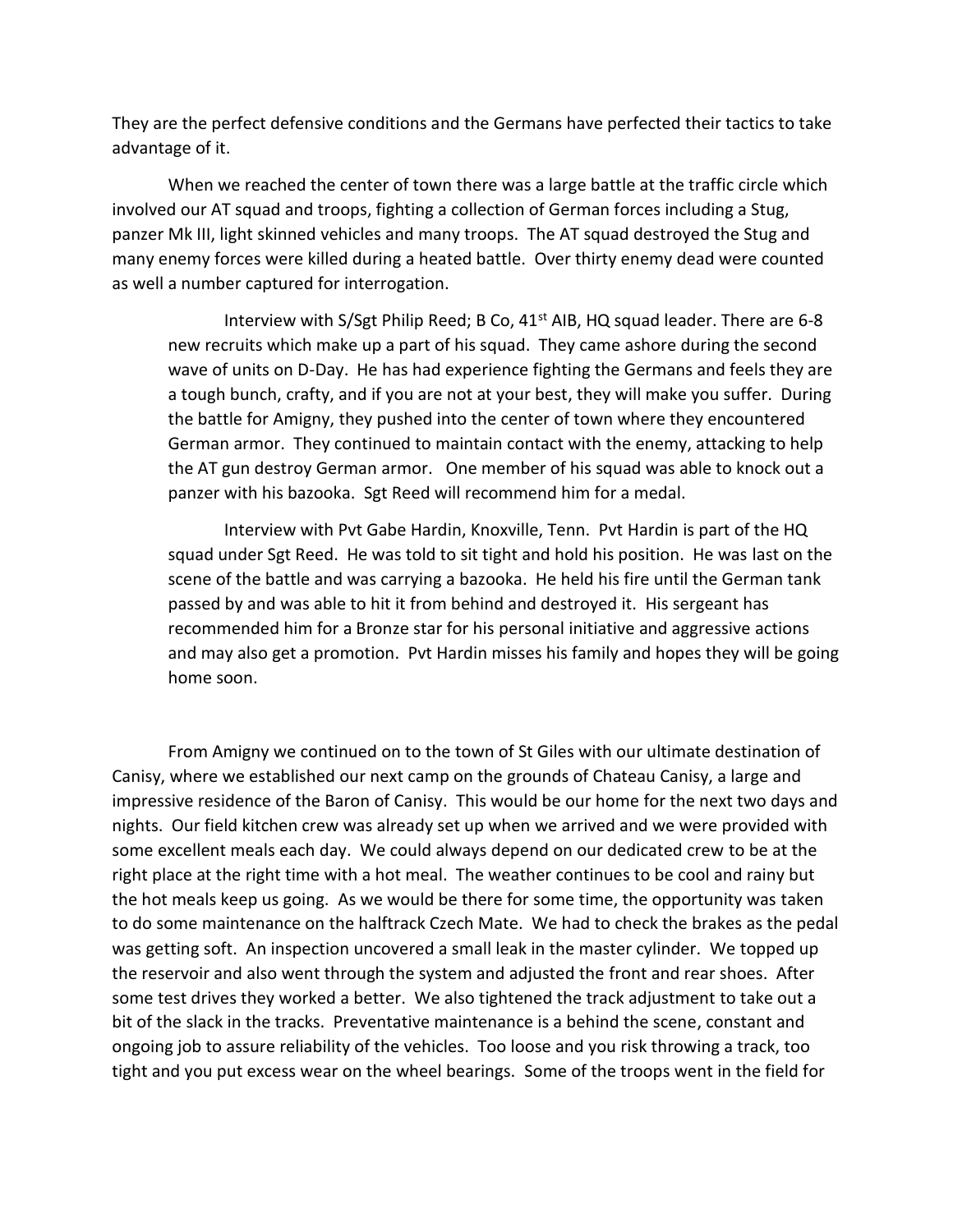some night time recon with just bedrolls and shelter halves. They will have to dig their foxholes and spend the night on alert for enemy probing actions.

The following day finally provided clear weather, a welcome change from the rain of the previous days. At the same time, there was a night skirmish against German forces and a few prisoners were brought into camp during the day, one of which required medical assistance for a leg wound. Sgt Heights applied a tourniquet. The German seemed to be in extreme pain but we could not provide any morphine. All the prisoners were provided water and some rations from our supplies since they seemed in need of such. Later a prisoner exchange was conducted to get back some of our men. Most of the troops were out on various missions and recon to locate and engage the enemy. Lt Jones provided the following after action report upon returning from his patrol.

1 LT Kelly Jones, from Frewsburg, NY, platoon leader of 1st platoon, B Co,  $41<sup>st</sup>$  AIB. Their mission was to clean the adjacent woods of German forces, and moved into position to set up defensive positions, conduct recon patrols and to determine maneuvers on the enemy with cover and concealment. Took two squads south thru a cornfield and pasture and then moved across to a tree line. They surprised a German platoon, three of whom retreated, but capturing 14 POWs. A German Opel troop/supply truck was seen to leave the area. The patrol continued their movement while a German halftrack and truck moved into the area. An ambush was set along a section of road and they tried to capture a kublewagon but ran into a German ambush. They did manage to liberate two bottles of calvados while spending a night in the field, returning to camp at Canisy the next day.

Lt Jones said he is happy to be getting all the support from the family back home. He has been in France since landing on D+3, helping to support the 101<sup>st</sup> AB near Carantan in a counter attack.

Interview with Pvt Mark Bingham, 2<sup>nd</sup> squad rifleman, He said he had experienced some very tough fighting with the Germans after landing on Omaha Beach. A day ago, he had been pinned down by a German MG nest. They were low on supplies and ammunition and had to hold out for 7 hours when they finally got some reinforcements. He is looking forward to coming home in one piece when the fighting is done.

The following day some of the units proceeded east thru the area where there had been previous action and where we had driven the Germans from the abandoned farm house. It was decided to occupy this building and our troops would have a night inside out of the weather. Upon reaching the farm house, a booby trap was discovered at a gate, set by the enemy before they left the area. If someone had opened the gate, it would have gone off. Fortunately, it was discovered and disarmed before anyone got injured. Sleeping in a building was a welcome change after a few nights in fox holes or pup tents. The following morning, we loaded up the 'tracks and headed out, further south along road D 38 towards Dangy and Pont Brocard. By now, the weather had cleared and no further rain was expected.